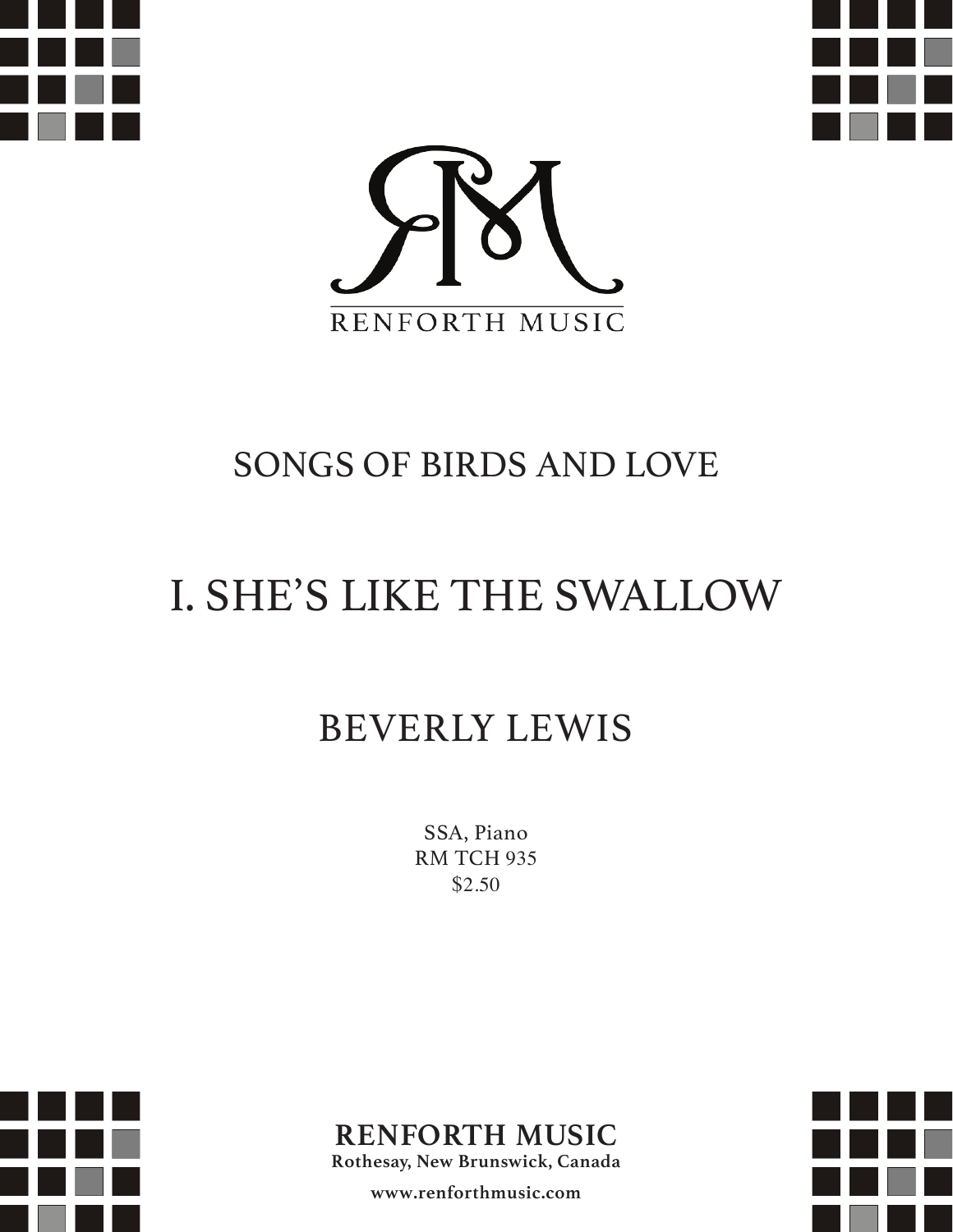## I. She's Like the Swallow Songs of Birds and Love

Newfoundland Folk Song arr. Beverly Lewis



Copyright © 2020 Renforth Music.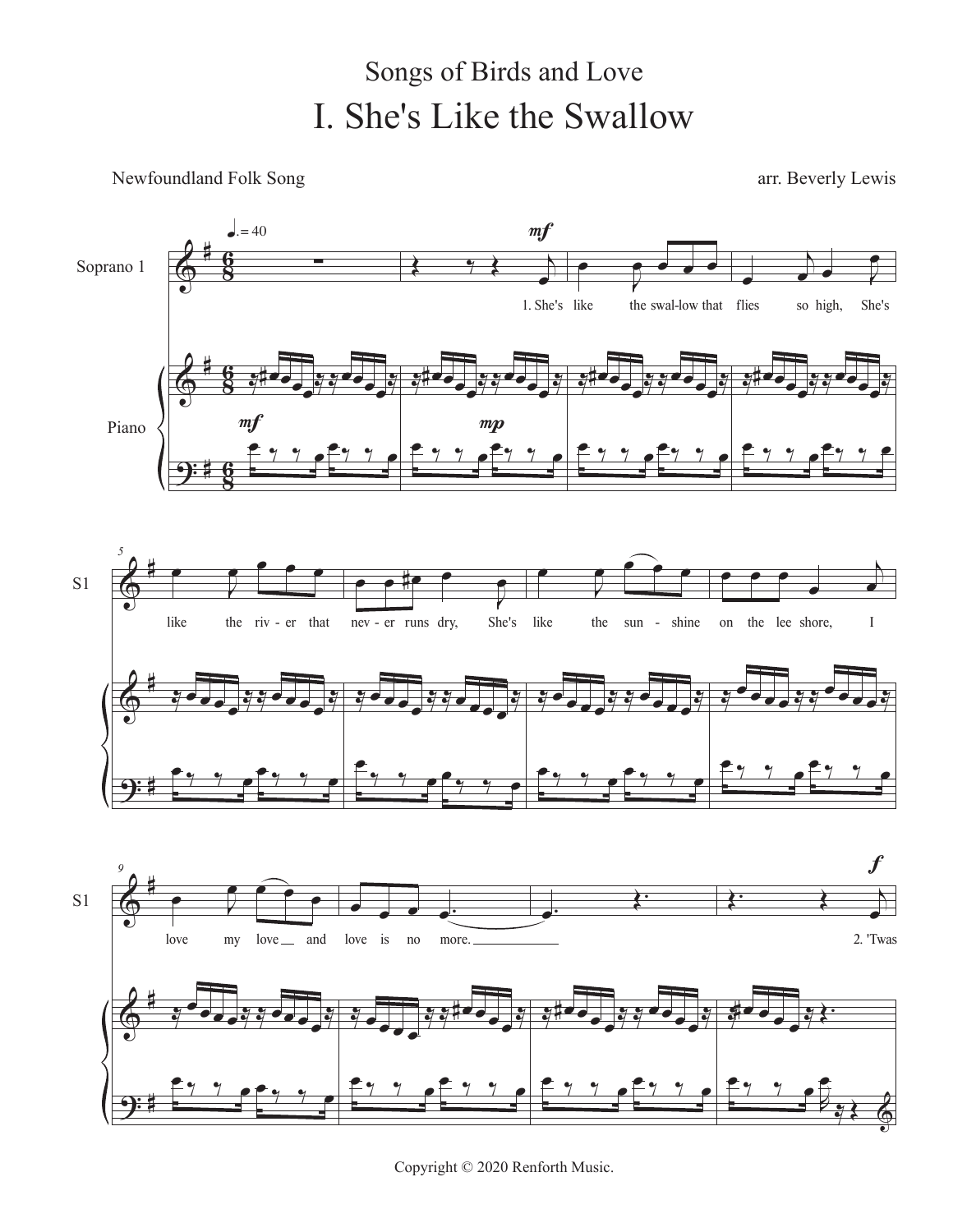

Copyright © 2020 Renforth Music.